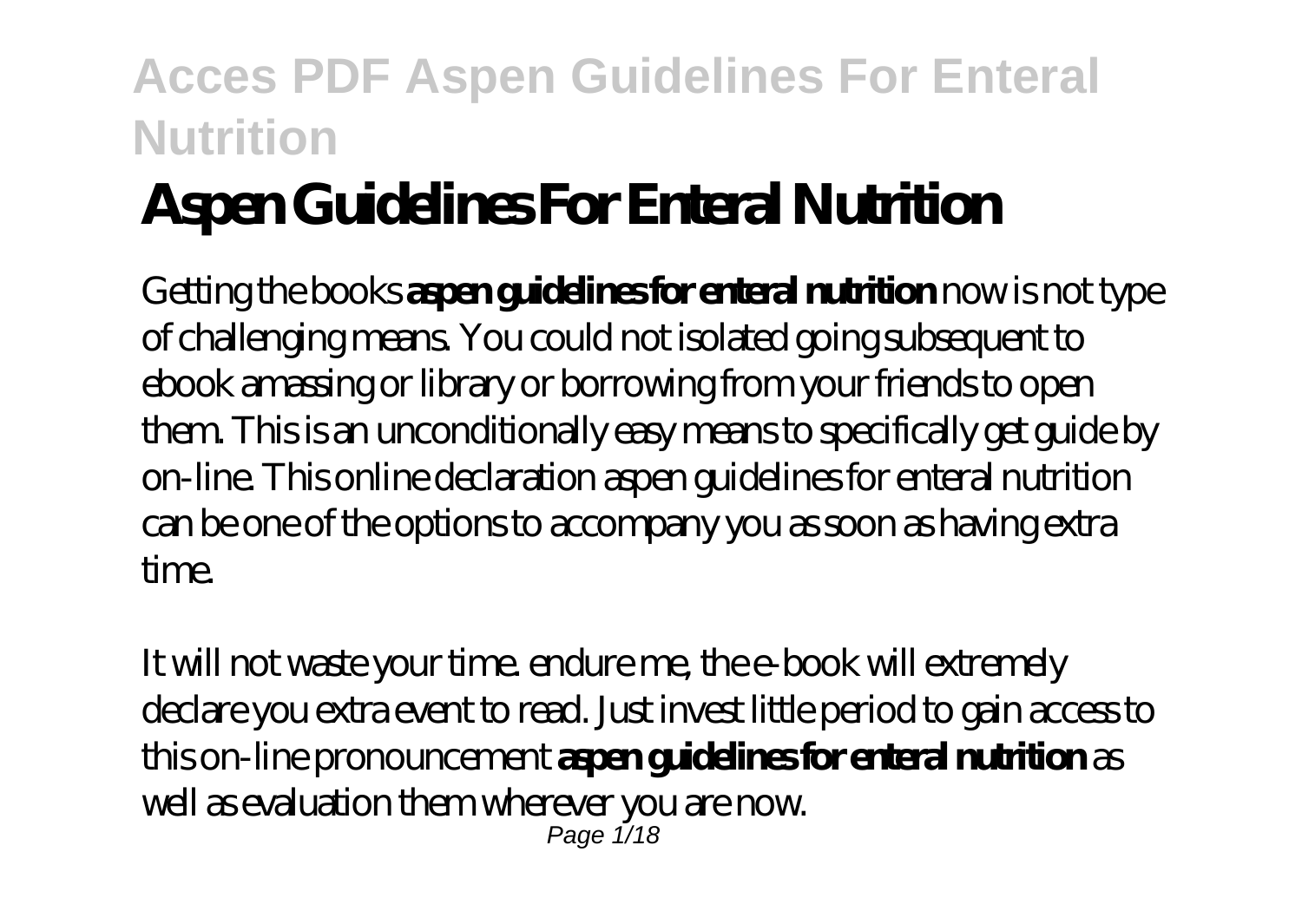Interview with Enteral Nutrition Handbook Editor Ainsley Malone Choosing the Right Enteral Nutrition Formula - Ashley DePriest, MS, RD, LD, CNSC*ICU Nutrition: Feeding the Critically Ill* Blenderized Tube Feeding for Adult Enteral Nutrition Patients *Enteral and Parenteral Feeding in the ICU* Blenderized Tube Feeding: Introduction Therapeutic Hypothermia and Enteral Nutrition Neonatal Transition from Parenteral to Enteral Nutrition Addressing Malnutrition in Hospitalized Patients and the Use of Parenteral Nutrition in Adults *Webinar: Managing Nutrition Support for Critically Ill COVID-19 Patients*

SmartPN Video Series Part 1: PN Appropriateness: The General Approach**Early Enteral Nutrition in Critical Illness: Best-evidence from different patient populations.** *Basics of Homemade Blenderized* Page 2/18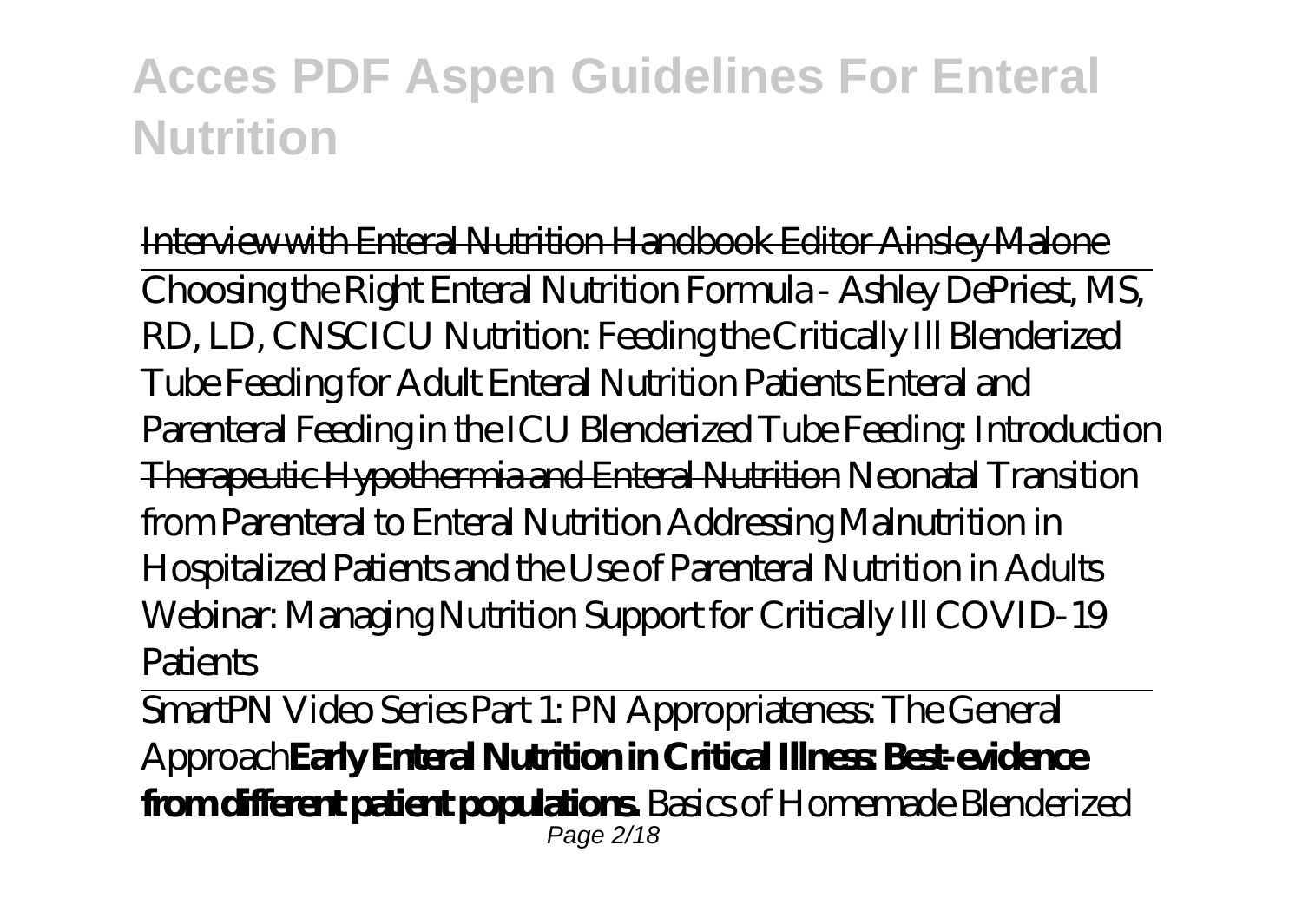*Tube Feeding Preparation* How to prepare and administer TPN

ICU nutrition guidelines 2016

Blenderized Tube Feeding Recipe**Treating Essential Fatty Acid Deficiency in a Pediatric Patient with Hypertriglyceridemia Giving feedings through a G-tube or J-tube How to Write TPN Categories of** Adult Enteral Nutrition Formulas *DIY BLENDERIZED TUBE FEEDING Peptamen Mechanisms of Action Aspen Course Recommendations* **Clinical Questions when Administering Blenderized Tube Feeding** Malnutrition Matters for Adult Patients Enteral Nutrition with COVID-19: Managing the ARDS Patient in the Prone Position *A S P E N Parenteral Nutrition Handbook* CI2 MNT Surgery Nutrition Therapy *Nutrition Support for Critically Ill Patients with COVID-19 Disease: Top 10 Key Recommendations* **Aspen Guidelines For Enteral Nutrition** Page 3/18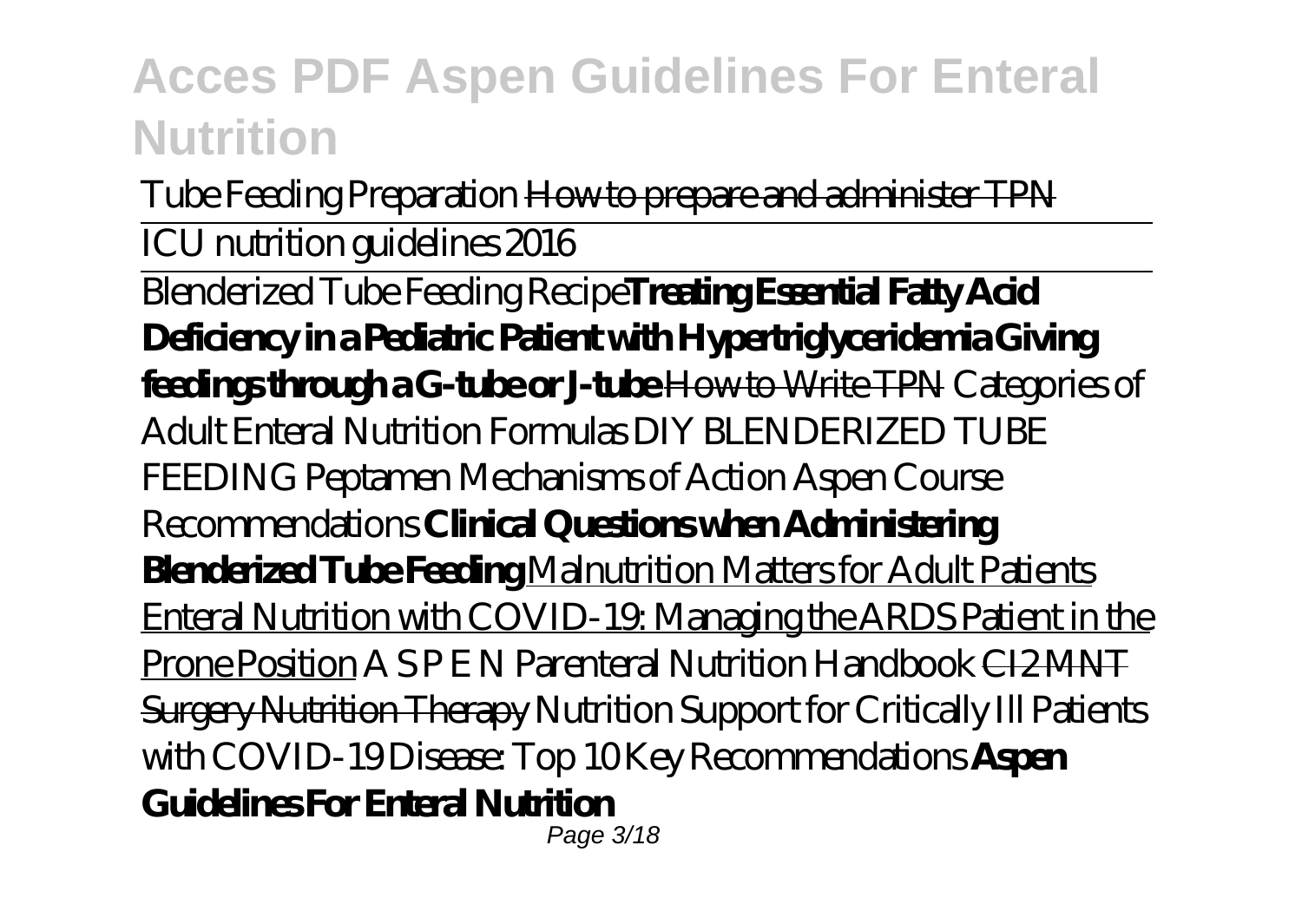Enteral Nutrition Care Pathway for Critically-Ill Adult Patients This ASPEN pathway provides steps and resources for managing criticallyill adult patients requiring enteral nutrition (EN), starting at needs assessment through transition out of the ICU.

#### **ASPEN | Enteral Nutrition Care Pathway for Critically-Ill ...**

This ASPEN EN Care Pathway provides steps and resources for managing critically-ill adult patients requiring enteral nutrition (EN), starting at needs assessment through transition out of the ICU. 2018; PEDIATRIC-NEONATAL PATIENTS. The NOVEL Project addresses the best practice for verifying the location of nasogastric (NG) feeding tubes in pediatrics.

#### **ASPEN | Enteral Nutrition Resources**

Page 4/18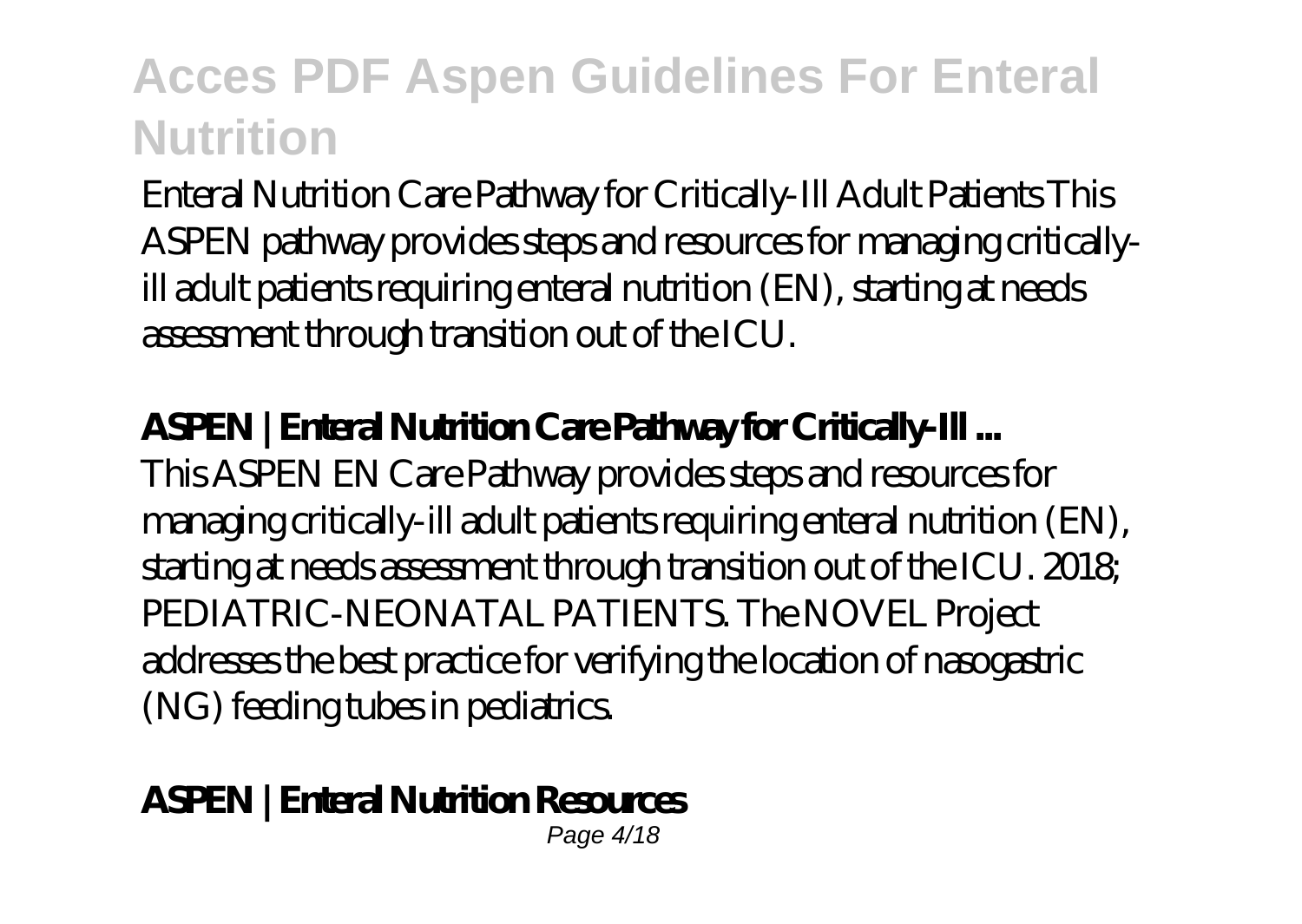ASPEN has developed Safe Practices for Enteral Nutrition Therapy to share with clinicians, administrators, educators and researchers, the healthcare community, patients, and their caregivers for delivering EN in an effort to optimize enteral nutrition practices. The specific topics covered in the recommendations include:

#### **ASPEN | Safe Practices for Enteral Nutrition Therapy**

2019 ASPEN Guidelines for the Selection and Care of Central Venous Access Devices for Adult Home Parenteral Nutrition Administration JPEN 2019 Vol 43, Issue 1, pp. 15 - 31 2017 Guidelines for the Provision and Assessment of Nutrition Support Therapy in the Pediatric Critically Ill Patient JPEN 2017 Vol 41, Issue 5, pp. 706 - 742

#### **ASPEN | Clinical Guidelines**

Page 5/18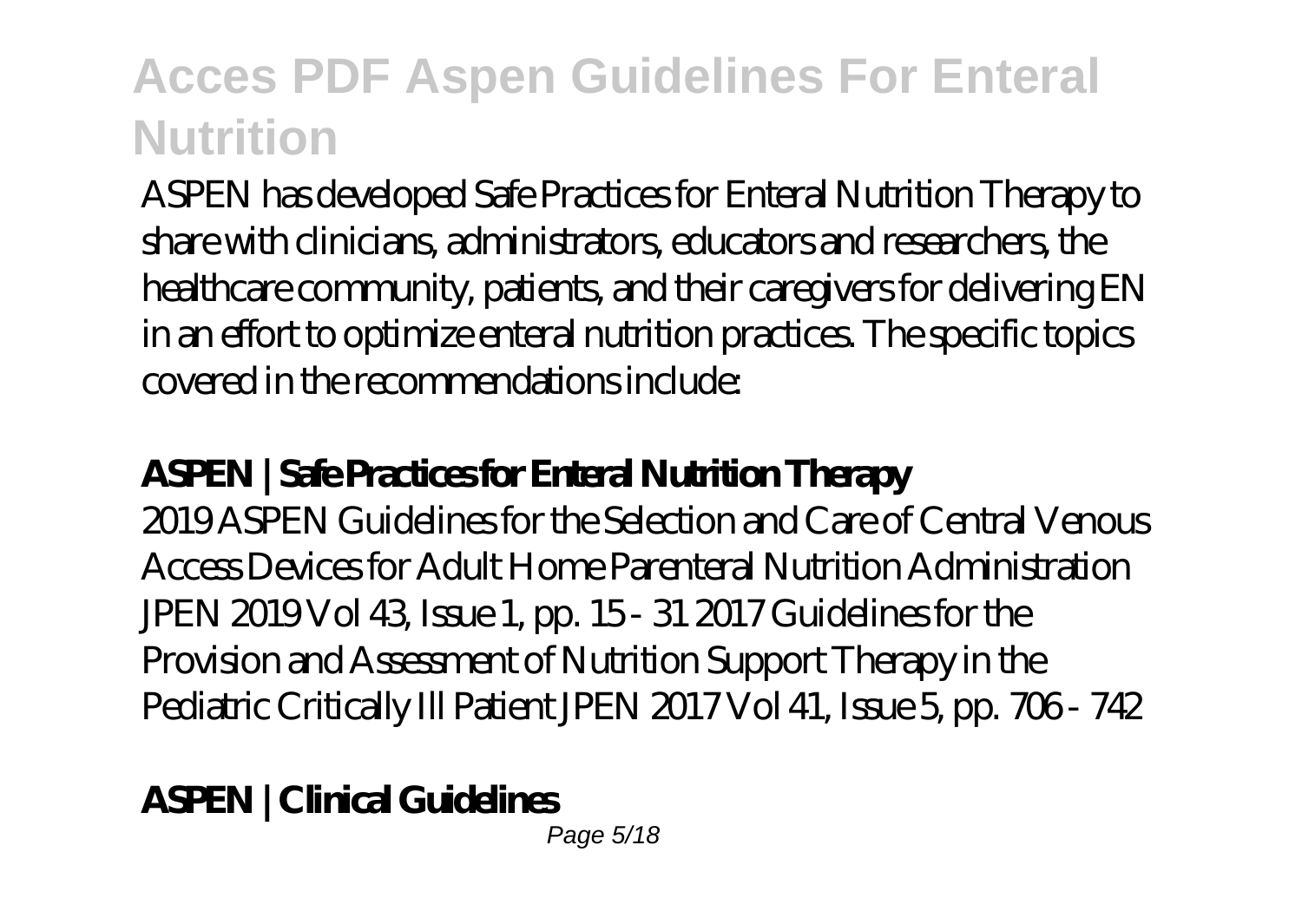To develop this document, an interdisciplinary group of American Society for Parenteral and Enteral Nutrition (ASPEN) experts identified key questions related to EN practice issues with safety implications. These questions were then grouped into relevant sections, including patient assessment, EN prescribing, order review, EN access, product ...

#### **ASPEN Safe Practices for Enteral Nutrition Therapy ...**

ESPEN guidelines on artificial enteral nutrition 849 techniques.18–20In those rare situations in which there is a stenosis of the oesophagus which is resistant to bougienage and prevents passage of an endoscope, a gastric or jejunal feeding tube can be inserted with the aid of sonographic21, 22or fluoro- scopic22-24guidance.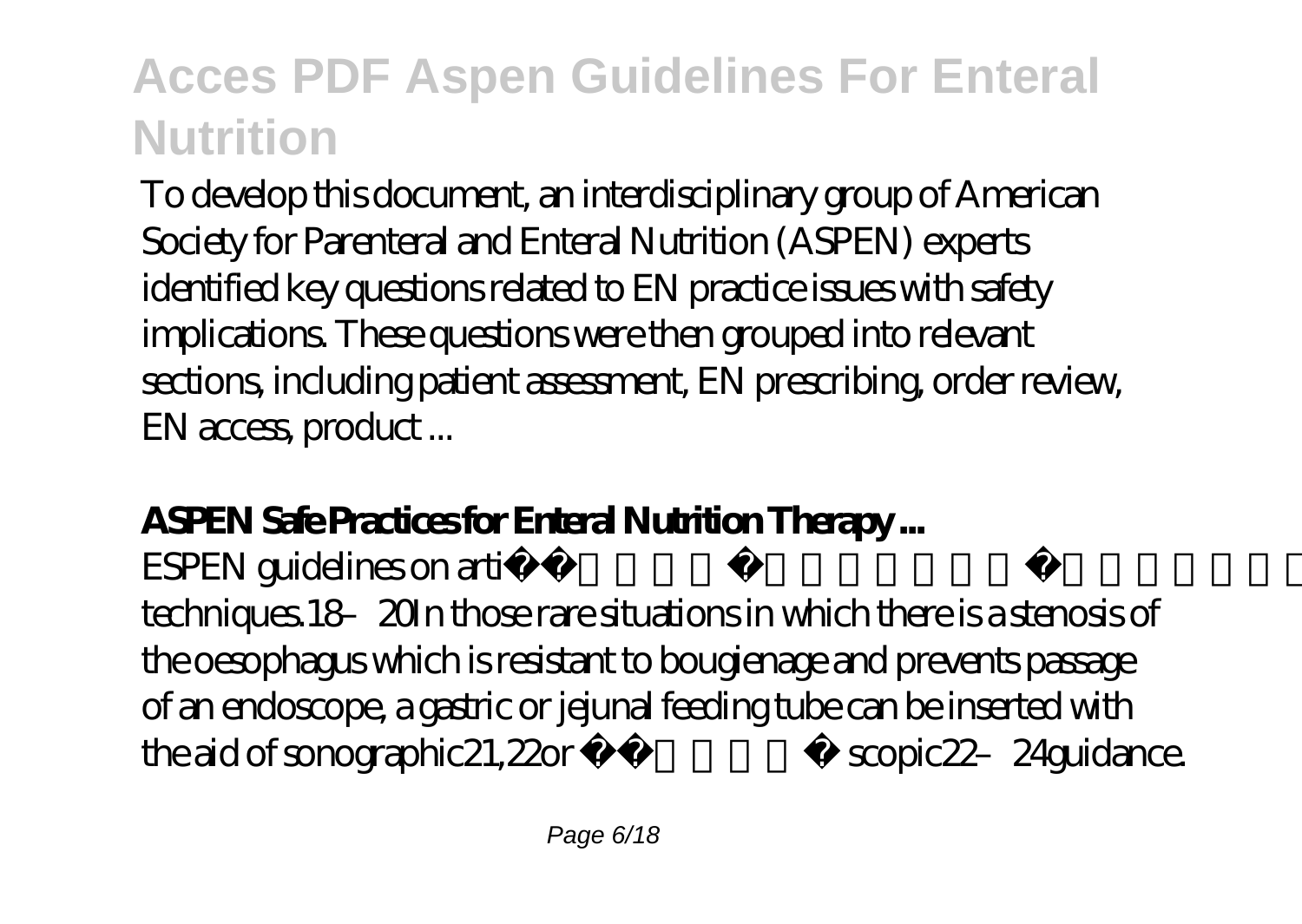### **ESPEN guidelines on artificial enteral nutrition...**

Enteral Nutrition (EN) ASPEN EN Care Pathway: Steps and resources for managing critically ill adult patients requiring enteral nutrition (EN), starting at needs assessment through transition out of the ICU. Managing EN Supplies During Increased Demand: Suggestions and information on potential enteral supply challenges.

#### **ASPEN | Resources for Clinicians Caring for Patients with ...**

Enteral Nutrition Resources; Parenteral Nutrition Resources; Resources for Patient Populations or Healthcare Management; Guidelines and Clinical Resources. ASPEN has the following guidelines, publications, and clinical resources to assist practitioners in providing safe, efficacious, nutrition care to patients. ...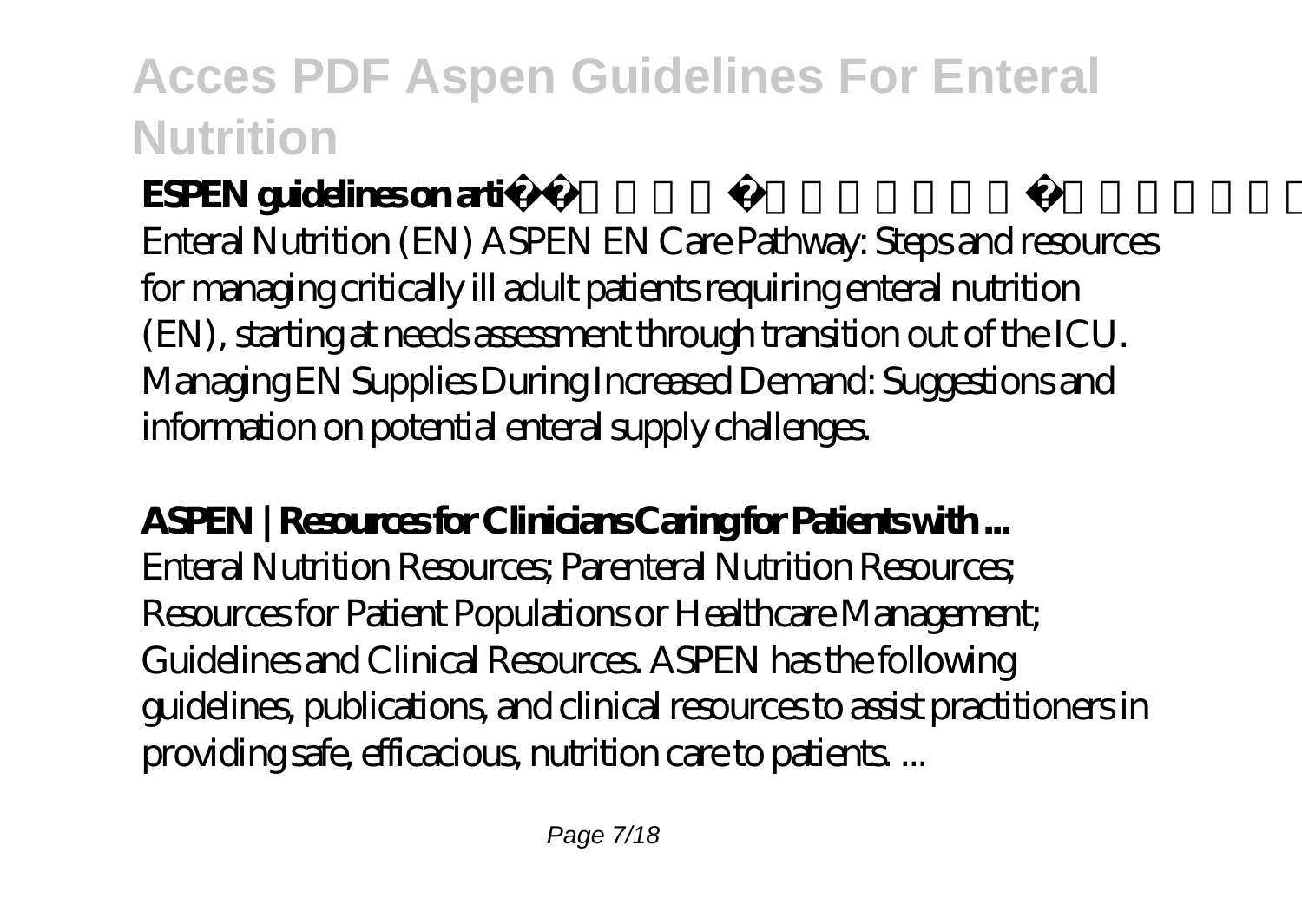### **ASPEN | Guidelines and Clinical Resources**

Latest ASPEN Podcasts. Medicare's Changing Coverage Criteria for Parenteral and Enteral Nutrition. Listen Interleukin-10 and Zonulin Are Associated With Postoperative Delayed Gastric Emptying in Critically Ill Surgical Pediatric Patients: A Prospective Pilot Study:  $PEN November 20201$  isten

**ASPEN - American Society for Parenteral and Enteral Nutrition** ESPEN guideline on home enteral nutrition. Stephan C. Bischoff, Peter Austin, Kurt Boeykens, Michael Chourdakis, Cristina Cuerda, Cora Jonkers-Schuitema, Marek Lichota, Ibolya Nyulasi, Stéphane M. Schneider, Zeno Stanga, Loris Pironi. Clinical Nutrition 39 (2020) 5-22 Download file : ESPEN guideline on clinical nutrition in liver disease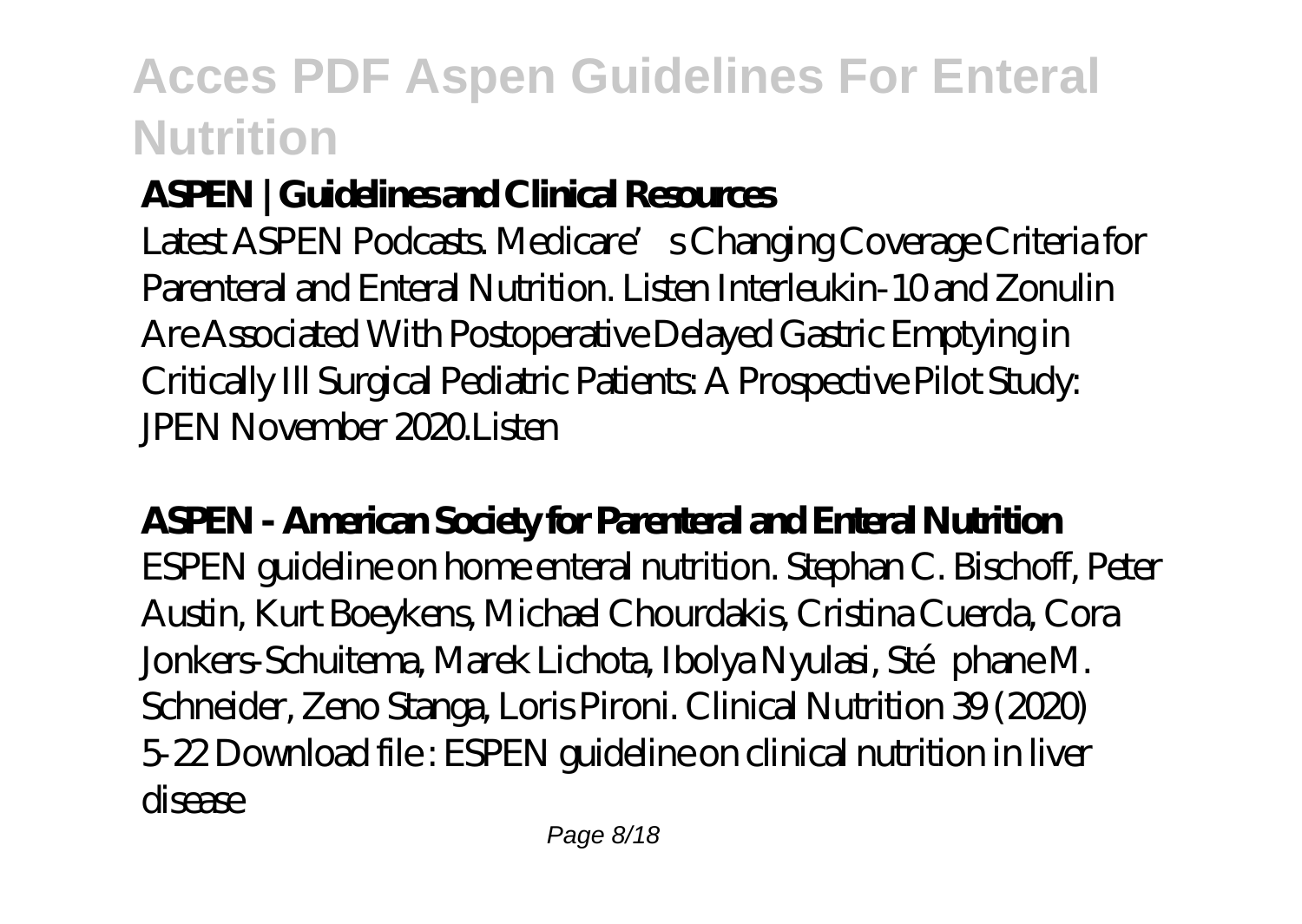#### **ESPEN Guidelines**

ASPEN Clinical Guidelines and Other Board-Approved Documents. 2016 ASPEN Safe Practices for Enteral Nutrition Therapy. 2016 Guidelines for the Provision and Assessment of Nutrition Support Therapy in the Adult Critically Ill Patient: Society of Critical Care Medicine (SCCM) and American Society for Parenteral and Enteral Nutrition (A.S.P.E.N.)

#### **ASPEN Clinical Guidelines and Other Board-Approved ...**

ESPEN Guidelines on Enteral Nutrition 333 maintains or improves nutritional paramenters irrespective of the underlying diagnosis. The metabolic consequences of ageing which can lead to sarcopenia and a severely reduced nutritional status at the time of tube placement can Page  $9/18$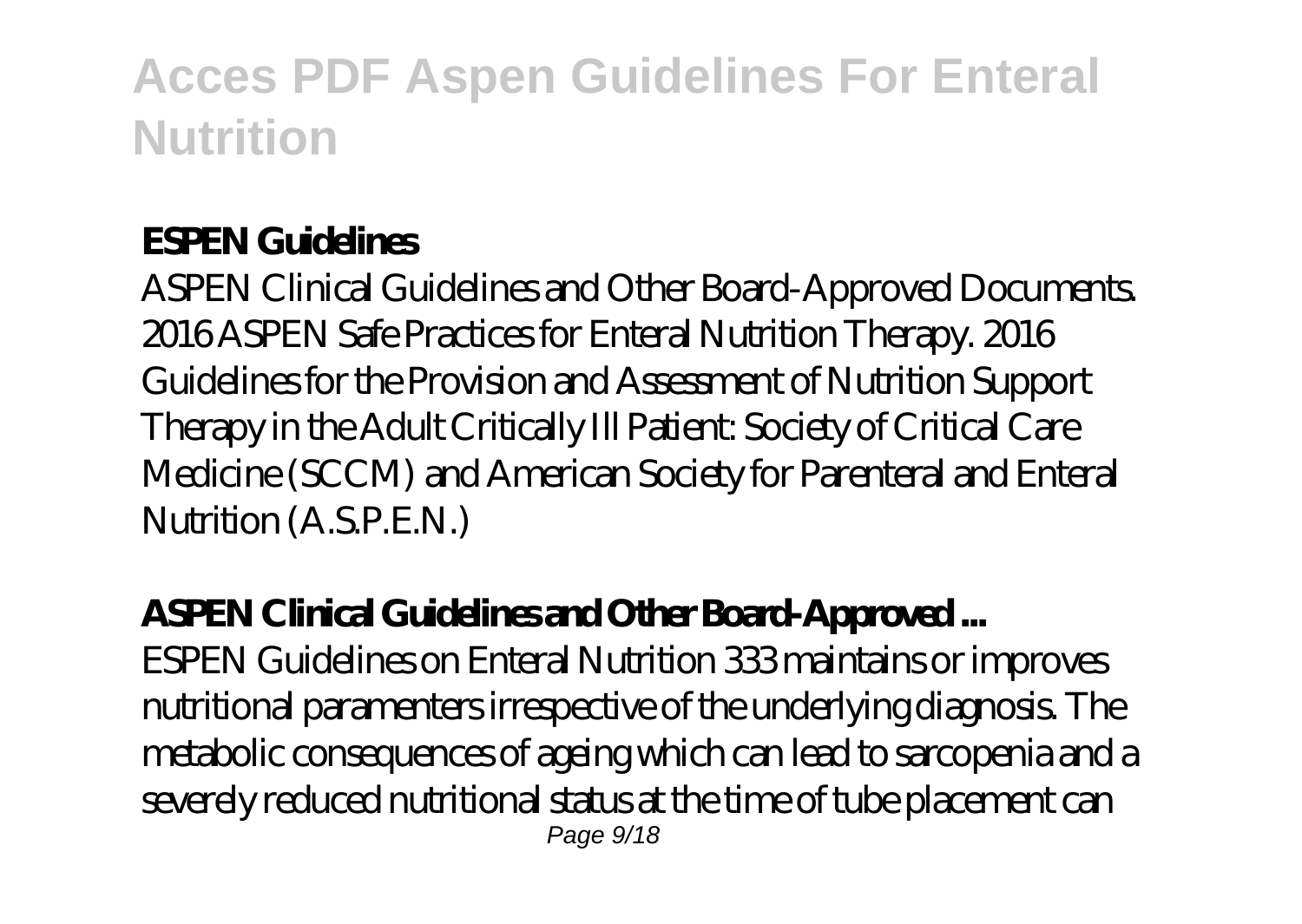impair or even prevent successful nutritional therapy (III).

#### **ESPEN Guidelines on Enteral Nutrition: Geriatrics**

Editorial Full text access Introducing the new editorial board of Clinical Nutrition Pages 175-176 Download PDF; ESPEN Guidelines on Enteral Nutrition

#### **Clinical Nutrition | ESPEN Guidelines on Enteral Nutrition ...**

A.S.P.E.N. established the Enteral Nutrition Practice Recommendations Task Force to examine the available literature related to the ordering, preparation, delivery, and monitoring of enteral ...

#### **(PDF) A.S.P.E.N. Enteral Nutrition Practice Recommendations** Page 10/18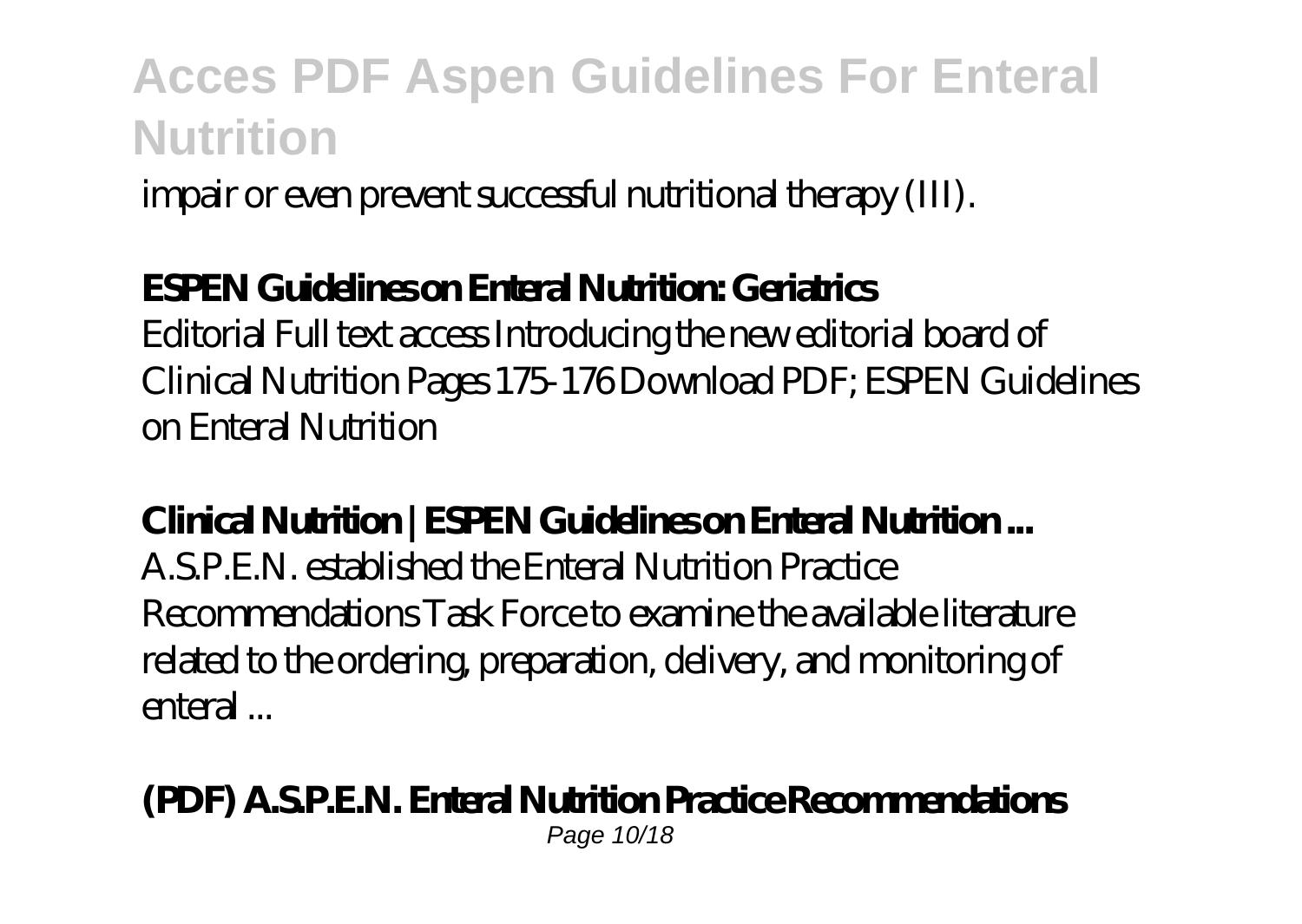Preliminary Remarks (Intent of Guidelines) This document represents the American Society for Parenteral and Enteral Nutrition (ASPEN) Clinical Guidelines to describe best practices in the selection and care of central venous access devices (CVADs) for the infusion of home parenteral nutrition (HPN) solutions in the adult patient.

#### **American Society for Parenteral and Enteral Nutrition ...**

Initiate nutrition at a maximum of 40%–50% goal, but usually starting the glucose infusion rate around 4–6 mg/kg/min and advancing by 1–2 mg/kg/min daily as blood glucose levels allow until you reach a max of 14–18 mg/kg/min. This includes enteral as well as parenteral glucose.

#### **ASPEN Consensus Recommendations for Refeeding Syndrome ...**

Page 11/18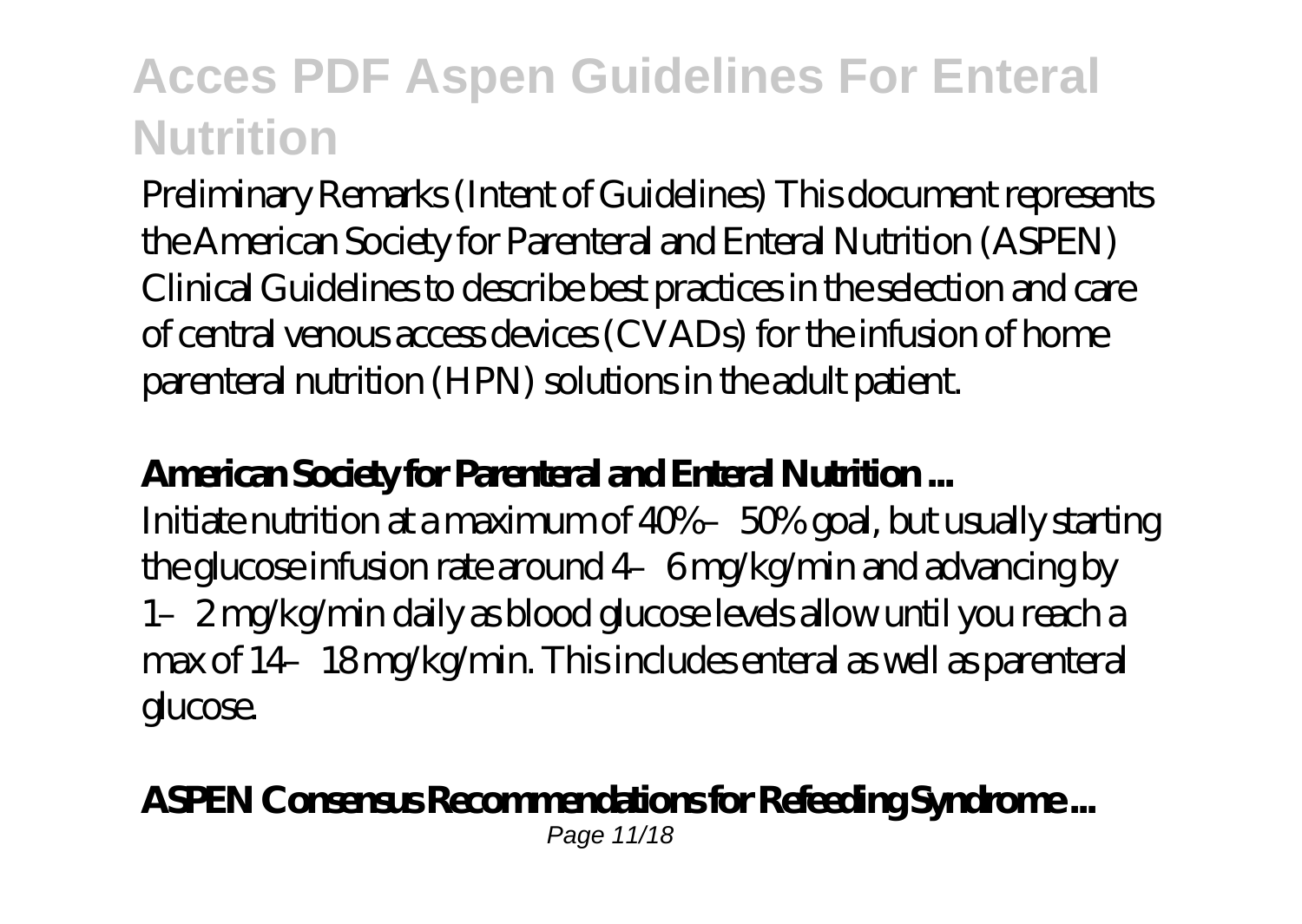vious ESPEN guidelines on enteral nutrition (EN) and parenteral nutrition (PN) in adult critically ill patients published 2006 and 2009, respectively [1,2]. Since then, the ESPEN methodology has beenupgradedtothe" S3guidelineslevel" describedelsewhere[3] resulting in rigorous evidence-based and consensus-based recommendations.

#### **ESPEN guideline on clinical nutrition in the intensive ...**

ESPEN Guidelines on Enteral Nutrition 211. ARTICLE IN PRESS Use supplemental parenteral nutrition in patients who cannot be fed sufficiently via the enteral route. C8 Consider careful parenteral nutrition in patients intolerant to EN at a level equal to but not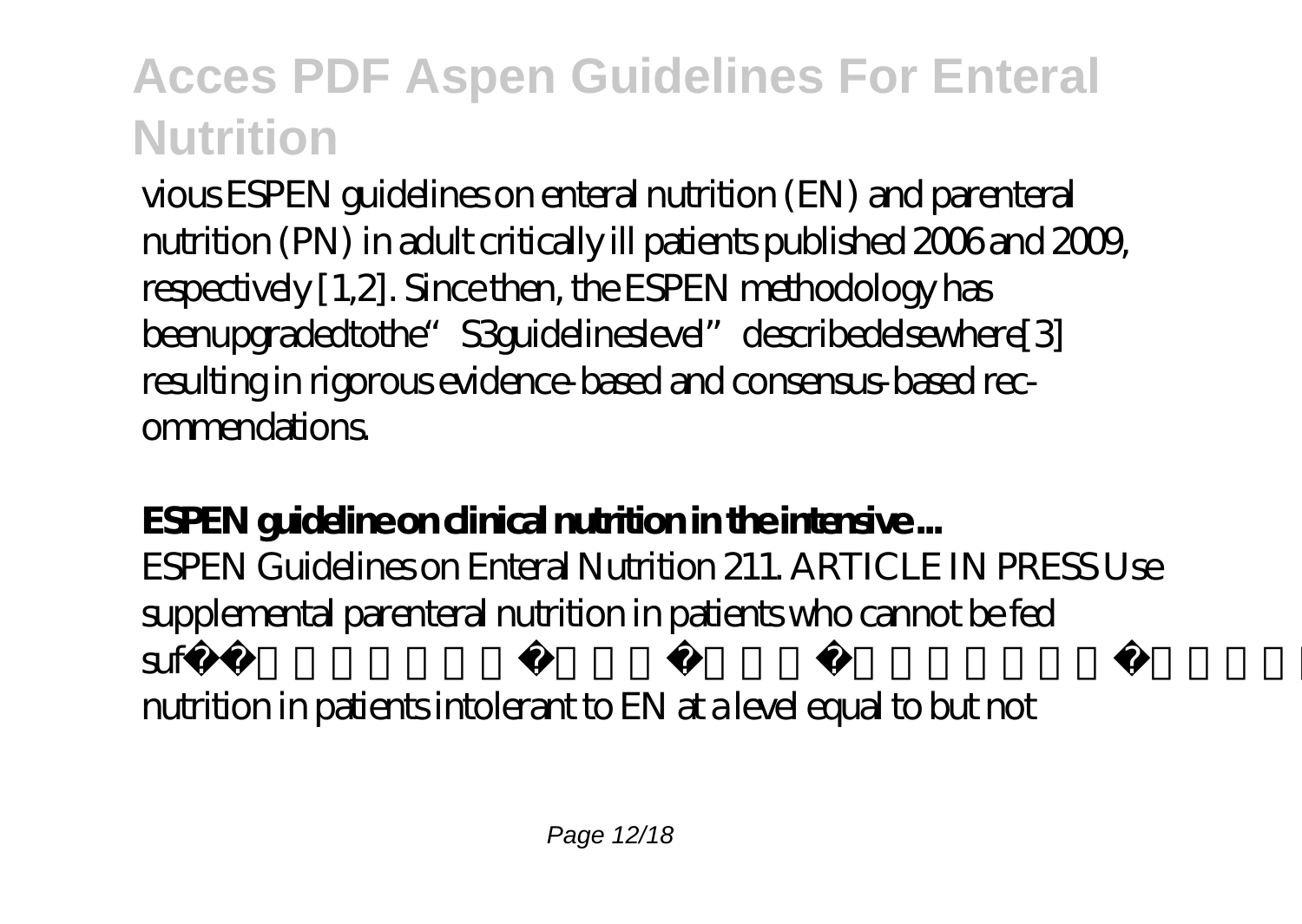Home parenteral nutrition (HPN) is the intravenous administration of nutrients carried out in the patient's home. This book analyses current practices in HPN, with a view to inform best practice, covering epidemiology of HPN in regions including the UK and Europe, USA and Australia, its role in the treatment of clinical conditions including gastrointestinal disorders and cancer, ethical and legal aspects and patient quality of life.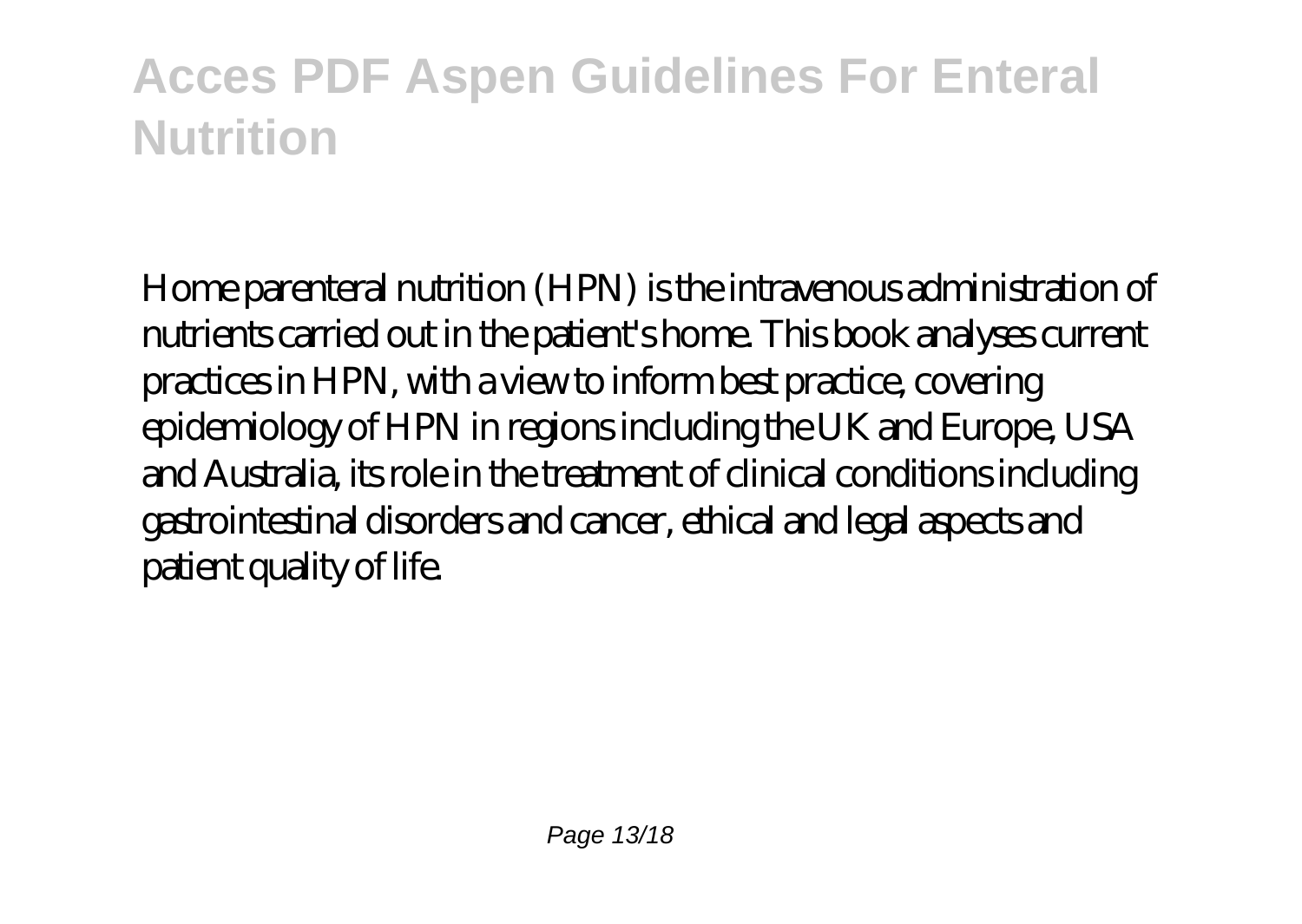Traumatic brain injury (TBI) accounts for up to one-third of combatrelated injuries in Iraq and Afghanistan, according to some estimates. TBI is also a major problem among civilians, especially those who engage in certain sports. At the request of the Department of Defense, the IOM examined the potential role of nutrition in the treatment of and resilience against TBI.

With over 400 drug monographs, this book covers the technical, practical and legal aspects that you should consider before prescribing or administering drugs via enteral feeding tubes.

This open access book aims to primarily support nurses as leaders and champions of multimodal, Interdisciplinary nutrition care for older adults. A structured approach to fundamentals of nutrition care across Page 14/18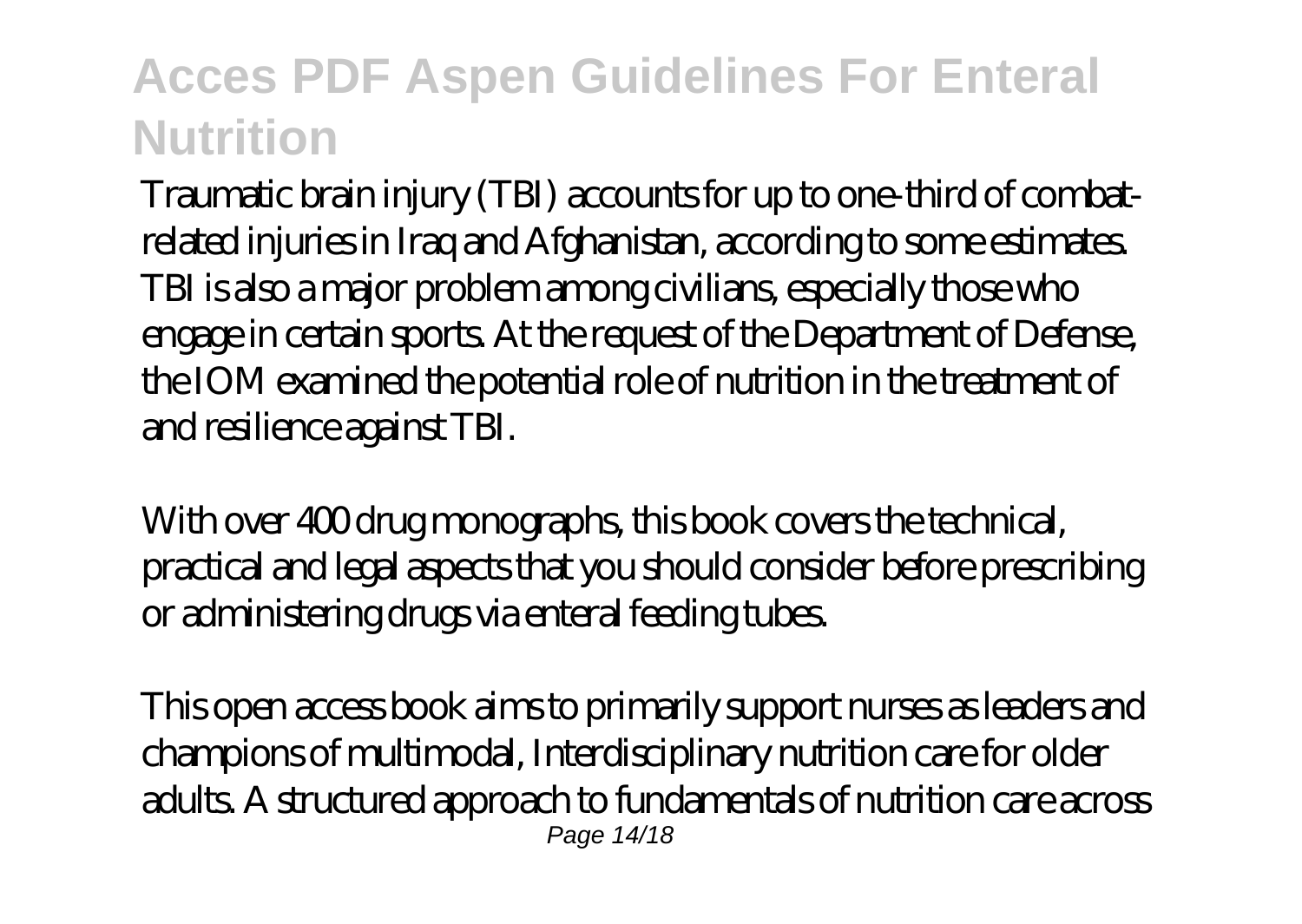Interdisciplinary settings is combined with additional short chapters about special topics in geriatric nutrition. The book is designed to provide highly accessible information on evidence-based management and care for older adults, with a focus on practical guidance and advice across acute, rehabilitation, and primary and secondary malnutrition prevention settings.The cost of malnutrition in England alone has been estimated to be 119.6 billion per year, or more than 15% of the total public expenditure on health and social care. ^65 years). The importance and benefit of specialised nutrition care, delivered by experts in field, is well established for those with complex nutrition care needs. However, despite the substantial adverse impact of malnutrition on patient and healthcare outcomes, specialised management of this condition is often under-resourced, overlooked and under-prioritised by both older adults and their treating teams. As an alternative, timely, Page 15/18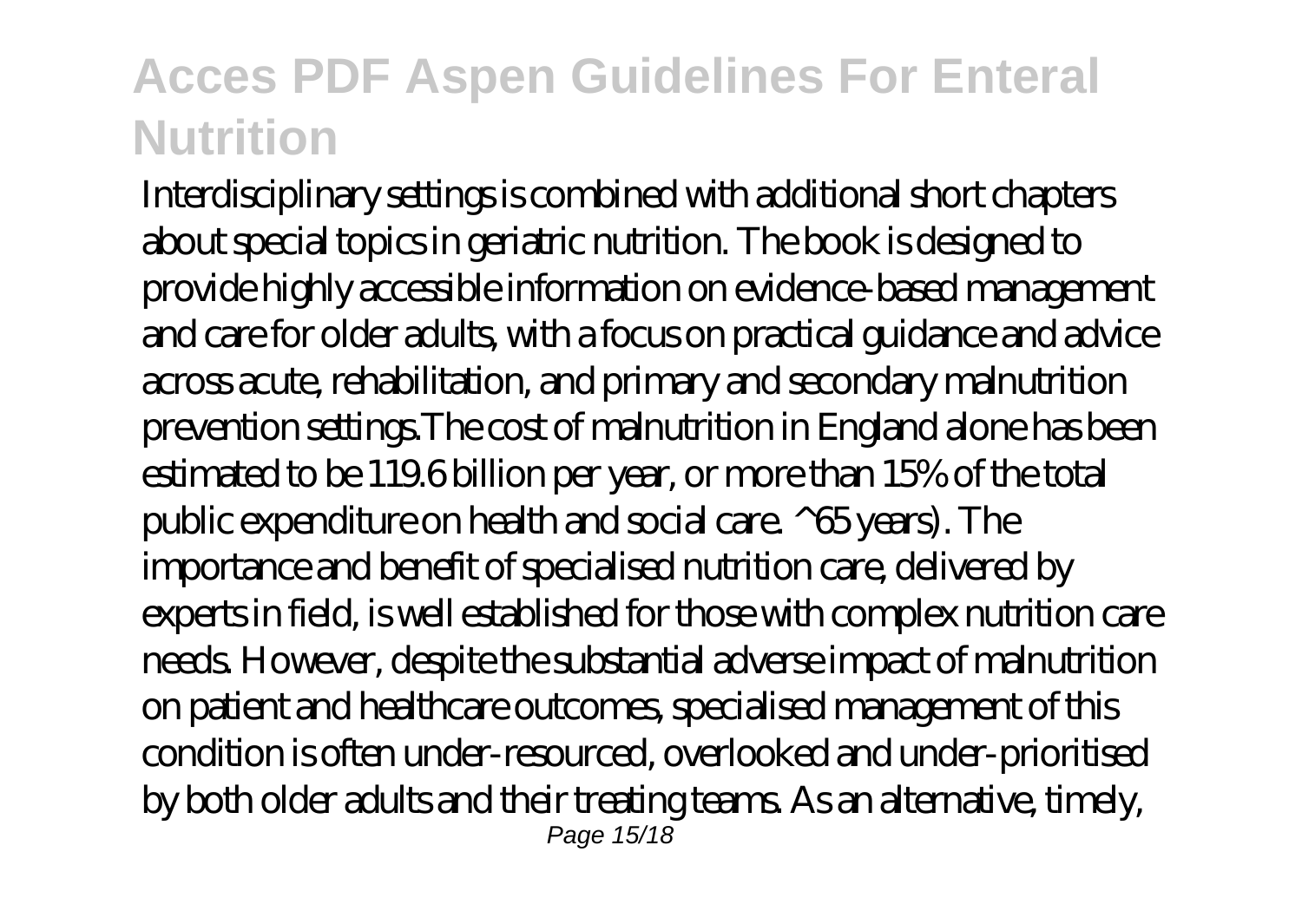efficient, and effective supportive nutrition care opportunities may be appropriately implemented by nurses and non-specialist Interdisciplinary healthcare team members, working together with nutrition specialists and the older adults they care for. Practical, lowrisk opportunities should be considered across nutrition screening, assessment, intervention, and monitoring domains for many patients with, or at risk of malnutrition. Whilst a variety of team members may contribute to supportive nutrition care, the nursing profession provide a clear focal point. Nurses across diverse settings provide the backbone for Interdisciplinary teamwork and essential patient care. The nursing profession should consequently be considered best placed to administer Interdisciplinary, multimodal nutrition care, wherever specialist nutrition care referrals are unlikely to add value or are simply not available. As such, the book is a valuable resource for all healthcare Page 16/18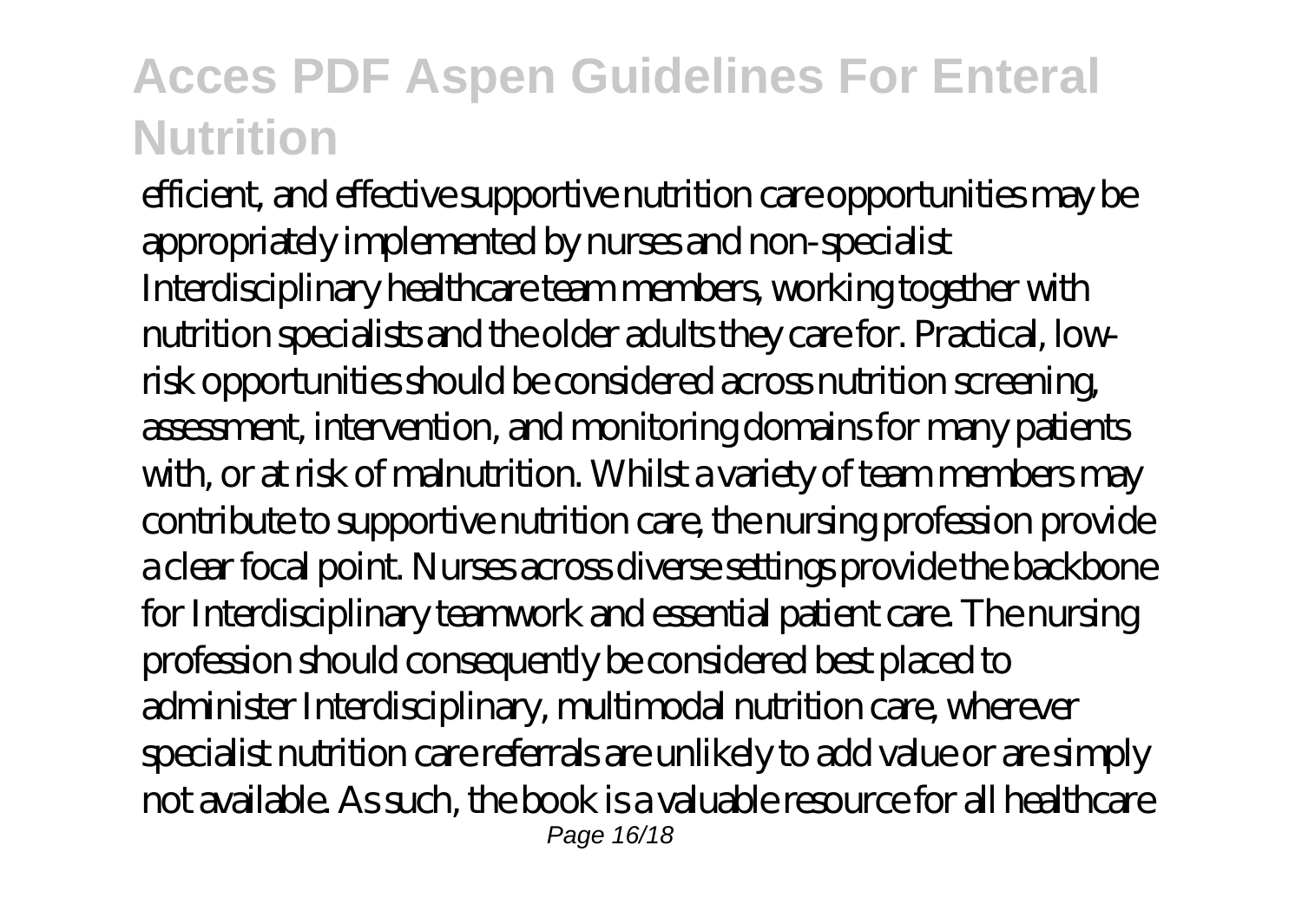providers dedicated to working with older patients to improve nutrition care.

This text provides a review of the current knowledge in both the mechanics of nourishing the critically ill and the metabolic and immunological roles nutrients play. In-depth chapters discuss diseaserelated malnutrition as distinct from under-or-over nourishment and the impact of nourishment in either form of malnutrition. The appropriate timing and indications for nutrition support are provided as well as advanced techniques for improving practice. A broad range **Page 17/18**